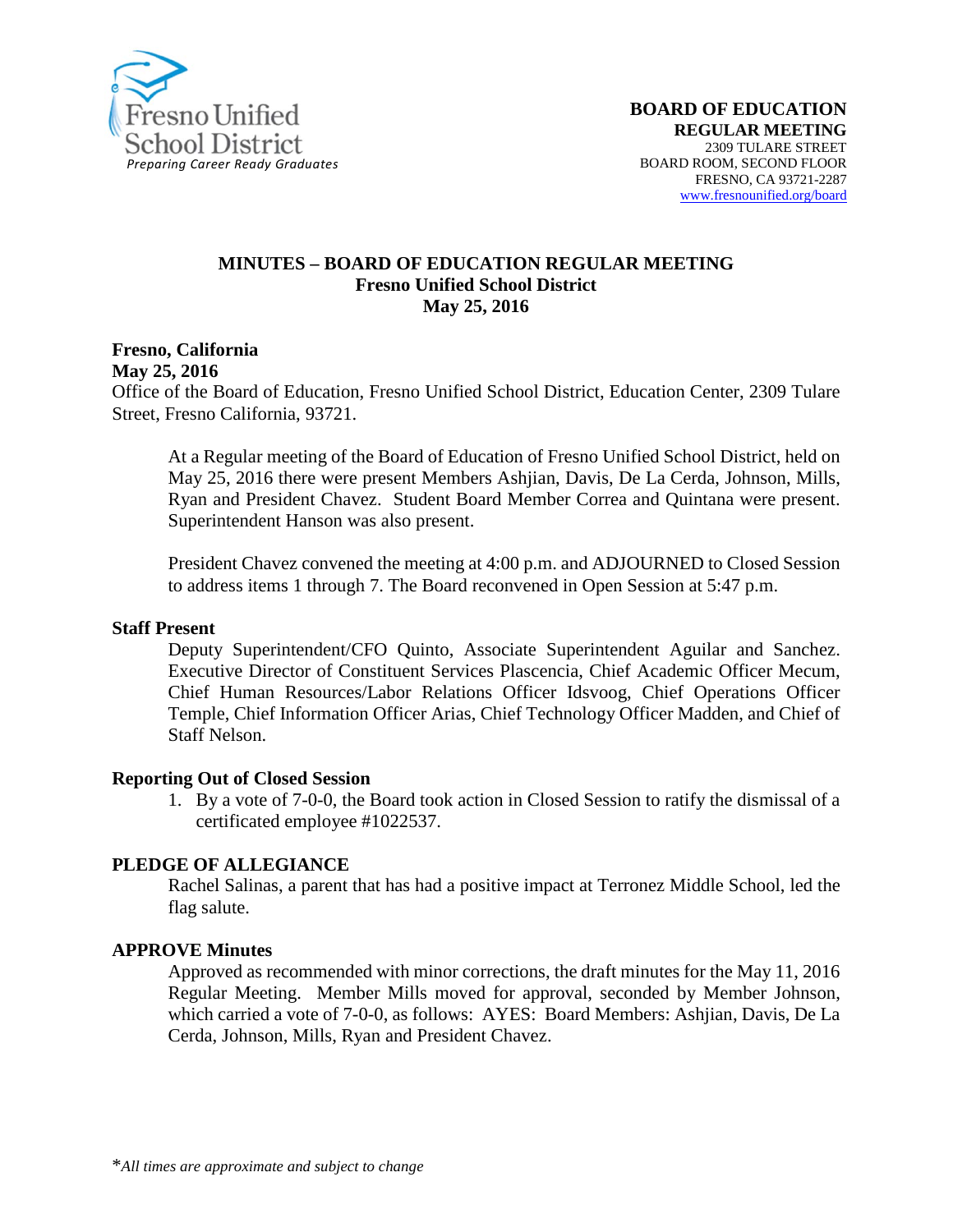### **HEAR Reports from Student Board Representatives**

Bullard High School SAB representatives Mariska Karaszi, ASB President, and Kristiana Bashian, ASB Vice President, provided a report to the Board of Education, sharing details of yesterday's SAB meeting and ongoing events at Bullard High School. Mariska thanked Trustee Ashjian and Trustee Mills for attending the meeting and clarifying board agenda items. Mariska thanked Superintendent Hanson, Board President Chavez, and the Board Trustees for continued support of the ever-changing campus of Bullard High, and the continued construction. Mariska also thanked Principal Carlos Castillo and Campus Culture Director Laurie Momjian for their leadership. In addition, Wawona Middle School student ambassadors were also introduced and given the opportunity to share highlights of various school activities and experiences.

## **HEAR Report from Superintendent**

- Design Science kicked graduation season off with 50 students walking across the graduation stage at Fresno City College to receive their high school diplomas, with all 50 moving on to institutions of higher education.
- Fresno Unified graduation rates are on the rise. According to the California Department of Education (CDE), the district's 2014/15 cohort graduation rate is 83.8%, up 4.5% from the 2013/14 rate of 79.3%. The graduation rate also increased for significant subgroups. For example, the graduation rate for Hispanic students increased by 10.8% over the past five years to 82.3%; Asian students' graduation rate rose 9.9% in five years to 90.9%; African-American students improved graduation rate by 15.2% to 82.1%. White students saw an increase as well of 7.8% moving up to 84.2%. Superintendent Hanson said he takes great pride in seeing this growth in these student subgroups, which make up the majority of the student population.
- Overall, Fresno Unified ranks second among the CORE districts for highest percentage gained in 2014/15, just behind San Francisco Unified School District at 5%. Additionally, the four-year cohort dropouts rate for the district also decreased to 11.7%, down from last year's 14.0 % and 15.6% in 2012/13.
- Each comprehensive high school saw increases in their graduation rates this past year as well, with the most significant growth coming from Sunnyside at 94.2 %, up from 87.5%; Duncan at 98.4%, up from 95.1%; Roosevelt at 89.2%, up from 83.6%; and Edison High School at 94.7%, up from 92.3%. Led by the Board of Education and Fresno Unified Graduation Task Force, with support from 10,000 employees, Fresno Unified is committed to keeping the momentum moving forward as everyone does their part to support 100% of the district's students reaching the graduation stage.
- Superintendent Hanson acknowledged the loss of a member of the Fresno Unified Graduation Task Force, Maria Gutierrez, a community member best known as an Univision executive. Maria loved the Central Valley, as demonstrated by her significant community leadership roles that included the Fresno State Bulldog Foundation, National Parks Conservation Advisory Board, Community Medical Foundation, Fresno Zoological Society and Arte Americas. The Board of Education took a moment of silence to acknowledge Maria's passing.
- Superintendent Hanson concluded by thanking State and Federal Programs for their work on recommendations for tonight's Local Control Accountability Plan (LCAP) presentation. The recommendations outlined in the LCAP represent input gained from more than 70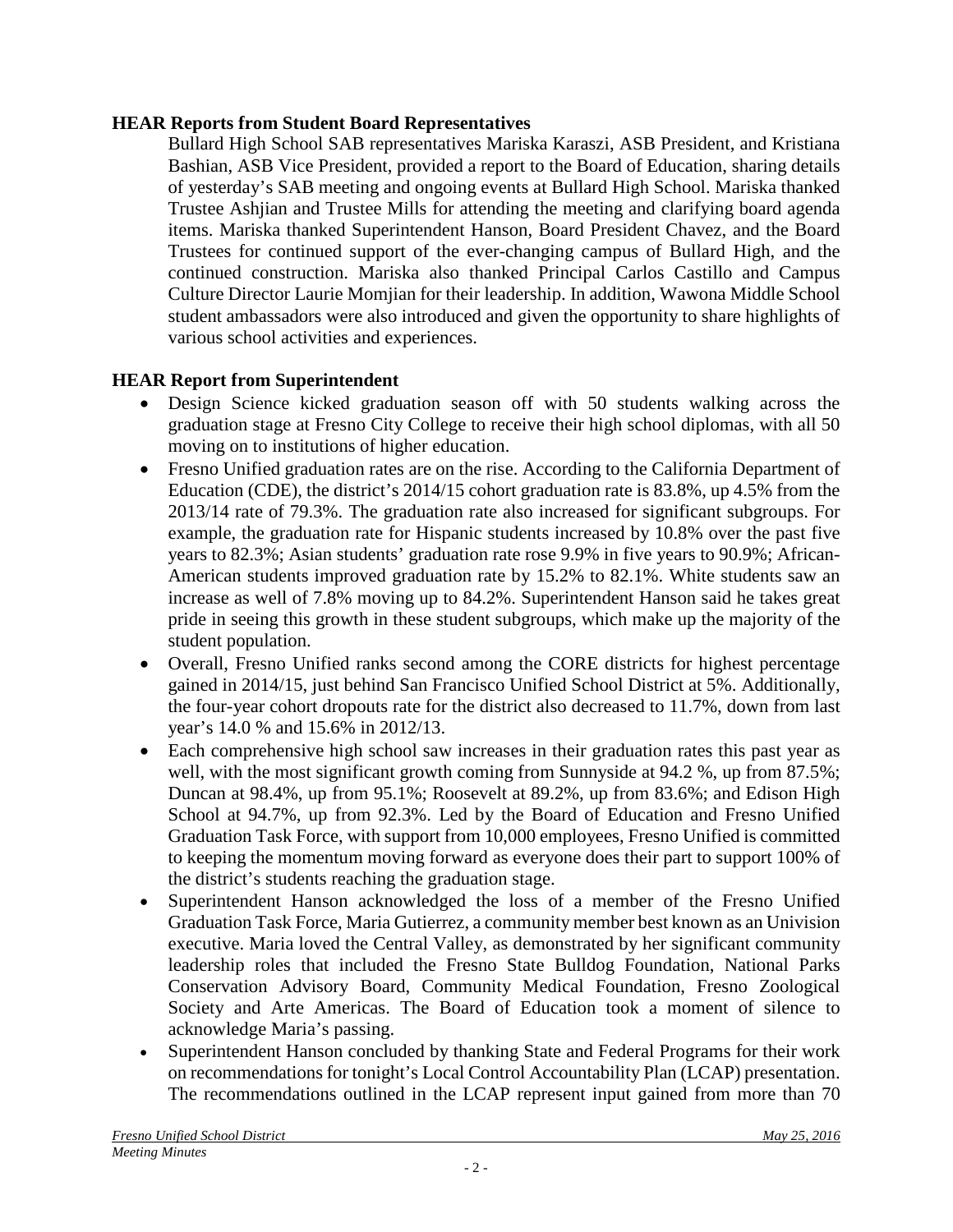LCAP community meetings and more than 30,000 survey responses, including months of budget discussions that started in January 2016 with the Board of Education. The State and Federal Programs team heard from teachers, parents, students and community members and their priorities were represented in tonight's presentation. Fresno Unified clearly heard the need for maintaining its 24:1 ratio in Transitional Kindergarten to grade 3; students voiced their desire to improve restroom facilities to match those of new buildings; parent's prioritized programs and supports to keep students on track to graduate; while community recommendations were to build upon parent and community engagement investments. Fresno Unified is in a position to address these priorities that will continue to propel the graduation rate past 84% as the district reaches to achieve a goal of a 100% graduation rate. Superintendent Hanson thanked all those who took the time to share their ideas and their voice in helping the district best align resources that will help students become college and career ready graduates. Superintendent Hanson thanked the Board of Education for its fiscal stewardship, which allowed the district to address key community priorities through the LCAP.

On a motion by Member Davis, seconded by Member Mills, the consent agenda, exclusive of agenda item: A-4, A-5, A-6 and A-7 which were pulled for further discussion, was approved on a roll call vote of 9-0-0 as follows: Student Board Members: Correa and Quintana, Members Ashjian, Davis, De La Cerda, Johnson, Mills, Ryan and President Chavez.

# **A. CONSENT AGENDA**

### **A-1, APPROVE Personnel List APPROVED**, **as recommended** the Personnel List, Appendix A, as submitted.

**A-2, ADOPT Findings of Fact and Recommendations of District Administrative Board ADOPTED as recommended,** the Findings of Fact and Recommendations of District Administrative Panels resulting from hearings on expulsion and readmittance cases conducted during the period since the May 11, 2016, Regular Board meeting.

### **A-3, APPROVE New Funding Awarded Through The Fresno County Measure C Extension School Bus Replacement Program APPROVED**, **as recommended** Approval for funding to purchase two new Compressed Natural Gas (CNG) school buses awarded through the Measure C Extension School Bus Replacement Program. The Fresno County Transportation Authority has identified two Fresno Unified diesel school buses (model year 1987) that qualify for replacement through Measure C funds.

**A-4, APPROVE Bid 16-27, McLane High School Gymnasium New Cooling Addition APPROVED**, **as recommended** information on Bid 16-27 to provide cooling to McLane High School's single gym, and weight and exercise rooms, where currently there is no cooling. The project will replace gas-fired heaters with refrigerated packaged air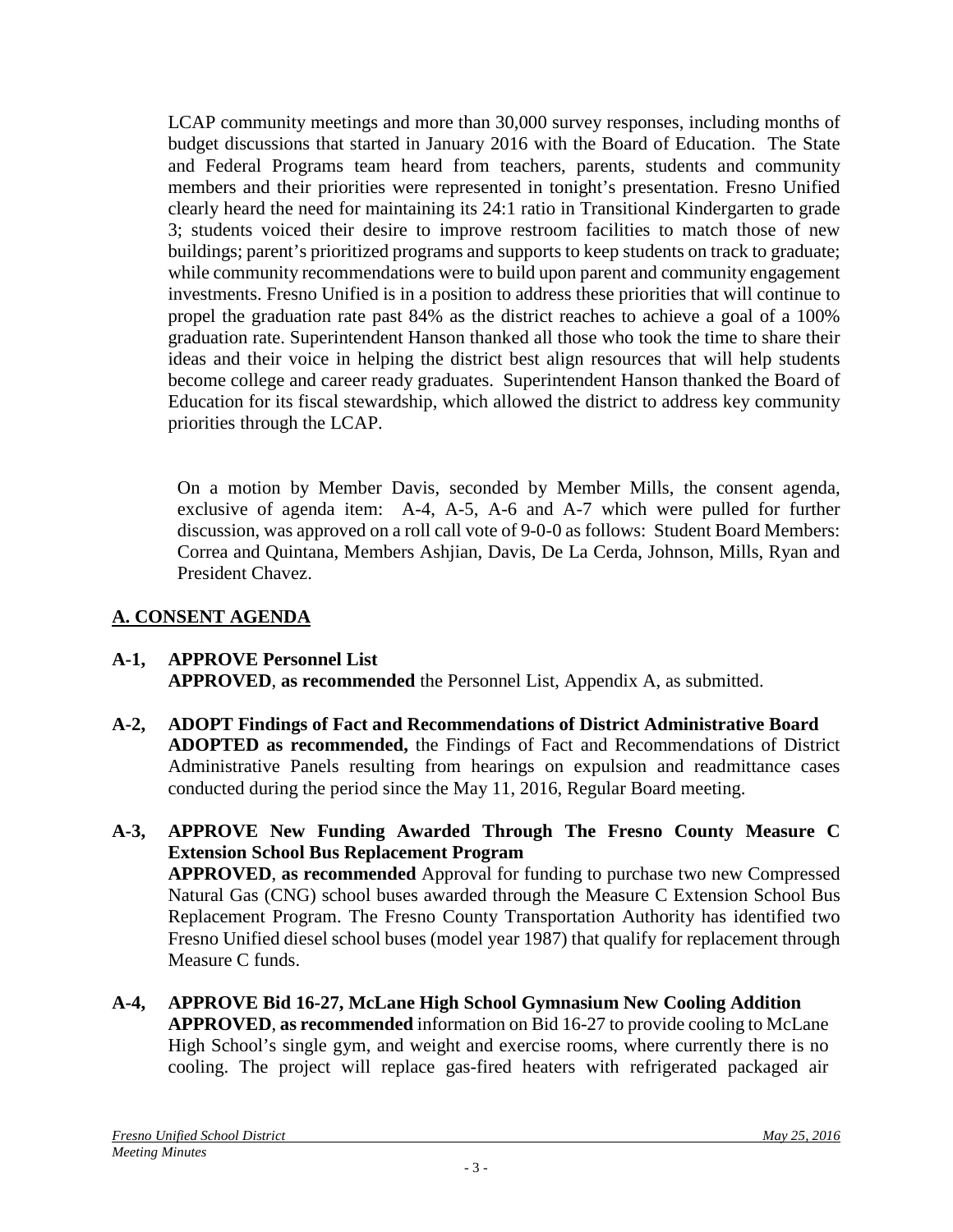conditioning/heating units. Installation of cooling will improve student, staff and community comfort levels, and increase energy efficiency.

Staff recommends award to the lowest responsive, responsible bidder:

Modern Air Mechanical (Merced, California) \$640,850

**Member Mills** – How many of our high schools have air conditioning in their gyms? **Karin Temple** –With the completion of this project, each of our primary gyms at our high school campuses will have cooling.

**Member Mills** – What do you mean by cooling? They don't have air conditioning?

**Karin Temple** – Some gyms have air conditioning and some have what we call make-up air. Which is a different level of cooling. The type of air conditioning we place in a gym depends on the physical structure of the building. In this particular case McLane could not support make-up air so the only possibility was air conditioning.

**Member Mills** – I don't have a problem in having our gyms air conditioned but if that is the case then we need to have a plan to do that for all of our gyms. Evaporative cooling does not cool a gym. What is our plan to convert all of our gyms to air conditioning? The same goes for our multi-purpose rooms.

**Karin Temple** – We have concentrated first on all of our high school gyms, particularly the three gyms that have no cooling. You are correct, we have schools that do not have air conditioning in their multi-purpose rooms, 26 schools to be exact, but they do have evaporative cooling. Every multi-purpose room has some type of cooling. The schools would cost somewhere in the range of \$10 to \$12 million dollars. As you are aware, we will be holding a workshop on June 15 and one of the proposed projects will be to add air conditioning to all of our multi-purpose rooms.

**Member De La Cerda** – What does the timeline look like for this McLane project?

**Karin Temple** – We will start as soon as school lets out and we plan for the project to be completed in September. It is a 77 day project.

Member De La Cerda moved for approval, seconded by Member Ryan, which carried a 6- 0-1 vote, as follows: AYES: Member, Davis, De La Cerda, Johnson, Mills, Ryan and President Chavez. *Member Ashjian absent for the vote.*

# **A-5, APPROVE Bid 16-28, Water Conservation and Irrigation Improvements at Various Schools (Fremont, Homan, Roeding, Thomas)**

**APPROVED**, **as recommended** Bid 16-28 to convert from manual to automatic irrigation systems at Fremont, Homan, Roeding, and Thomas Elementary Schools. The project involves installation of new irrigation systems at each site including new main lines, booster pumps, automatic controllers, and water efficient spray heads. Eliminating flood irrigation will significantly reduce water consumption at the sites (approximately 20% annually). The request for bids was lawfully advertised on March 14, 2016. Notifications were sent to sixty-seven (67) vendors and four (4) construction trade publications, and the district received four (4) responses. Bids were opened on April 12, 2016.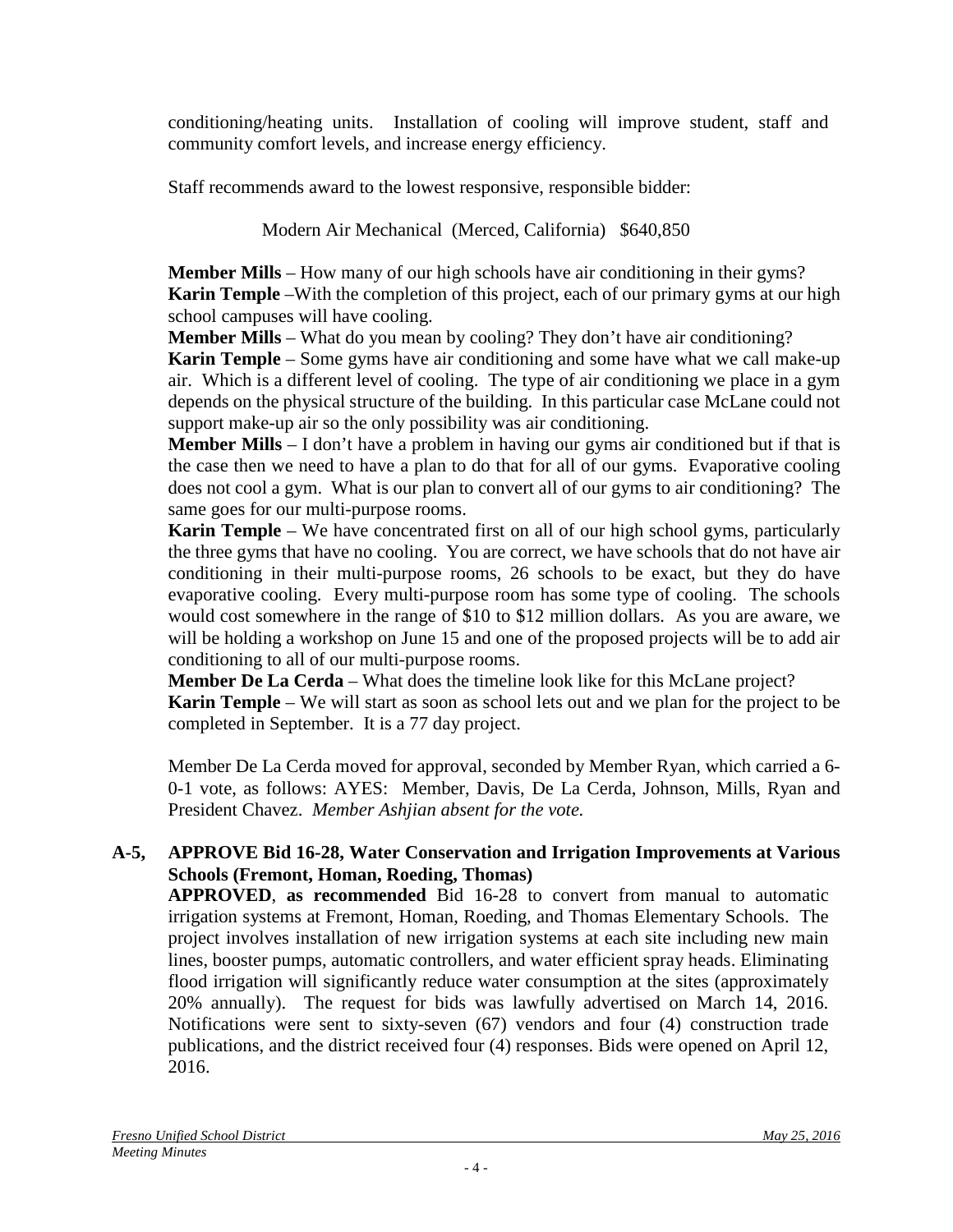Staff recommends award to the lowest responsive, responsible bidders:

| Section A – Thomas Sunset Landscapes, Inc.                                      | (Fresno, California) \$286,670 |  |
|---------------------------------------------------------------------------------|--------------------------------|--|
| Section B – Fremont Elite Landscape Construction (Clovis, California) \$316,000 |                                |  |
| Section C – Homan Clean Cut Landscape                                           | (Clovis, California) \$319,368 |  |
| Section D – Roeding Elite Landscape Construction (Clovis, California) \$338,000 |                                |  |

**Member Chavez** – I pulled this item to get clarification. I know that we implemented some very strict water conservation measures with the governor's decree. Now it seems like we are shifting. I know that has been lifted but, what did our planning look like when it occurred to now?

**Karin Temple** – This project will provide automatic irrigation projects at four elementary schools. These four schools currently have manual irrigation systems. They don't use water efficiently or effectively. In the 2015/16 budget there was \$2 million allocated for water conservation projects. Since 70% of the district's water is used in irrigation we felt that these projects were the highest and best use of those funds. There has been a change in the states approach to water conservation. It will be the responsibility of the Urban Water Suppliers to develop their own plans. In that case it would be the City of Fresno and we work very closely with the city. These four project will not use all of the \$2 million dollars, we will be recommending booster pumps in the future which will cost approximately \$230, 000. Our message and approach is that water conservation is still a high priority going forward. We all know that there will always be a need in California to conserve water.

Member Chavez moved for approval, seconded by Member Mills, which carried a 6-0-1 vote, as follows: AYES: Member, Davis, De La Cerda, Johnson, Mills, Ryan and President Chavez. *Member Ashjian absent for the vote*

## **A-6, APPROVE Award of Request for Proposals (RFP) 16-15, Musical Instruments**

**APPROVED**, **as recommended** RFP 16-15 to identify qualified vendors and establish discount prices for the purchase of musical instruments. This is a three-year contract. The RFP was lawfully advertised on March 22, 2016 and March 29, 2016. Proposals were received on April 5, 2016. Invitations to bid were sent to fifteen (15) vendors, and the district received five (5) proposals. The proposals were evaluated on each vendor's ability to meet or exceed the requirements set forth in the RFP.

Based on an extensive review, staff recommends award to the best value respondents:

| American Music                 | (Fresno, CA)      | 53 items awarded |
|--------------------------------|-------------------|------------------|
| <b>Gottschalk Music Center</b> | (Clovis, CA)      | 70 items awarded |
| <b>Harvard House</b>           | (Fresno, CA)      | 27 items awarded |
| Horn Shop, The                 | (Fresno, CA)      | 73 items awarded |
| <b>Midwest Musical Imports</b> | (Minneapolis, MN) | 1 item awarded   |

**Member Davis** – Why is Midwest Musical Imports awarded one item? Couldn't we of added it to American Music?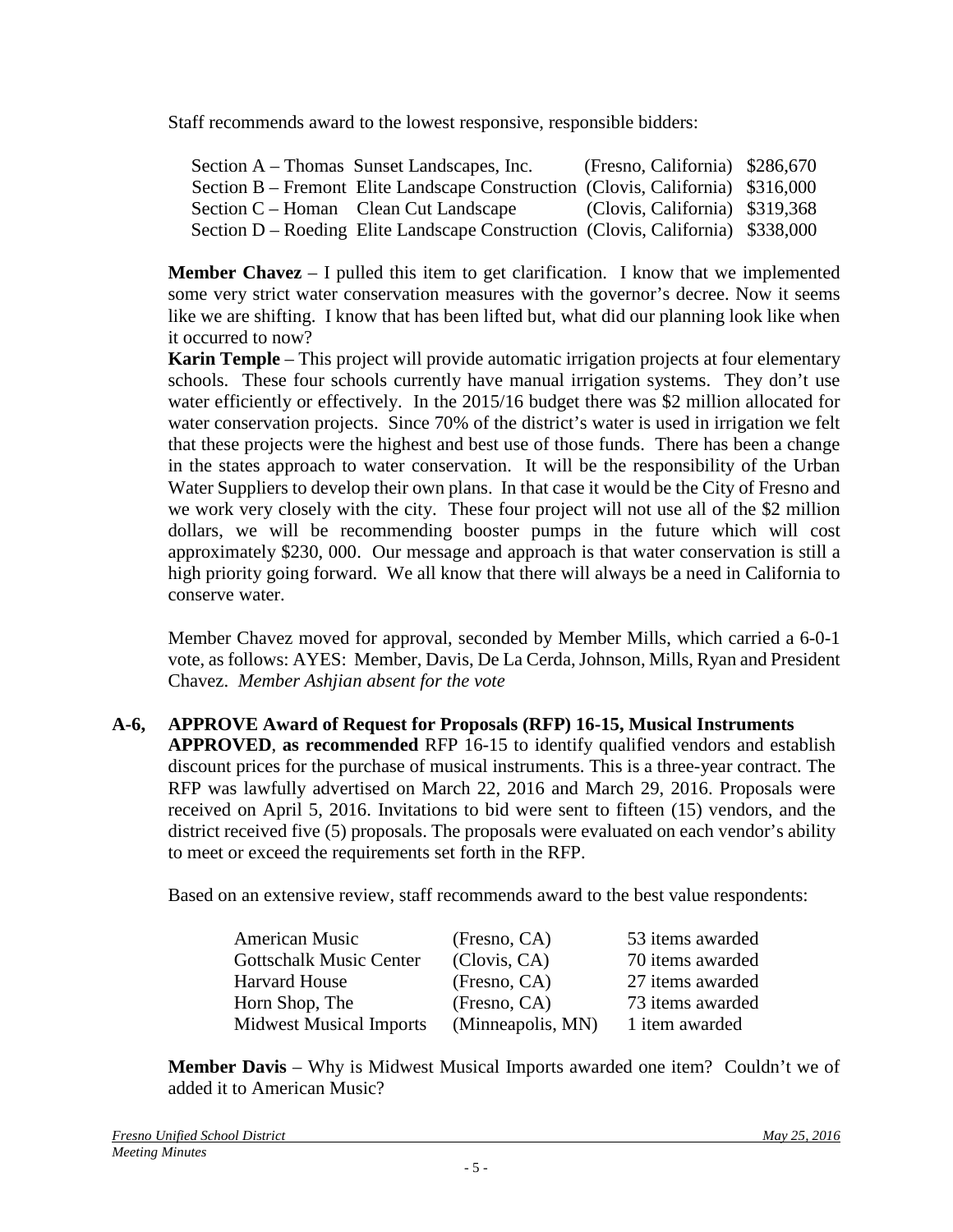**Karin Temple** – This is a bid award to establish discount pricing for the purchase of musical instruments. For the next three years as schools buy new musical instruments this will establish pricing. Out of the 224 items, Midwest Musical Imports provided the lowest price for one of the items, which was an English horn. All of the other 223 items will be purchased locally. This bid is not to purchase instruments but when a school is ready to purchase, they will refer to this list that has the very best pricing for our district.

**Visual and Performing Arts Manager** – This is our price list, so as teachers come forward to purchase instruments for next year they will refer to the set discount list. We have actually started to prepare an inventory so we don't have the lag time in waiting to get those instruments into students' hands. Because of the Board's generosity, this year we were able to purchase over one thousand instruments.

**Member Davis** – What is the refresh on drum heads, reeds, strings, etc.?

**Visual and Performing Arts Manager –** Some items we try to keep on hand such as the reeds. If it is high school or middle school, sometimes they purchase out of their budget. If it is an elementary school, they will let us know, but typically it comes through our office and we try to get those ordered as quickly as we can.

Member Davis moved for approval, seconded by Member De La Cerda, which carried a 7- 0-0 vote, as follows: AYES: Member, Ashjian, Davis, De La Cerda, Johnson, Mills, Ryan and President Chavez.

## **A-7, RATIFY Purchase Orders from March 1, 2016, through March 31, 2016**

**RATIFIED, as recommended** purchase orders issued from March 1, 2016, through March 31, 2016. Purchase orders for \$10,000 or more are presented first, followed by purchase orders for less than \$10,000. A list of purchase orders issued for Associated Student Body (ASB) accounts is also provided.

**Member Ashjian** – In going through the purchase order, certain amounts pop out. For example, Channel 24 \$14,900, Channel 30 \$14,000, Fresno Bee \$14,975. I just want to bring to your attention that the number for \$15,000 to come before the board for approval of contracts, it is a discretionary number but it shouldn't be used to the advantage to avoid coming to the board. I am not saying that is the case and I am not accusing you of anything but when I see three media outlets it draws my attention to it. I am assuming this went to Career Ready Graduates.

**Karin Temple** – My job and the job of our Executive Director in Purchasing, Mr. Rosencrans, is to ensure that we are staying within our best practices, board policies and public contract code and we do that with every one of our purchase orders.

**Member Ashjian** – I just want to make sure that when we buy things that we don't hear people say I know your limit is \$15,000 and I can do it for \$14,900. Let's get the real number of what it is and what we need and bring it before the board. I really think that publishing good vibes that are tracking great quality are very important, but I feel really slated when is see something at \$14,900 just so it can go through for whatever reason.

**Miguel Arias** – The reason for the amount is simply timing. We wanted to get this work done within this fiscal year. You will see additional contracts coming before the board for this coming fiscal year. That is the amount that was needed to get the work done now and through June 30. As you know we had some very pressing items that we wanted to make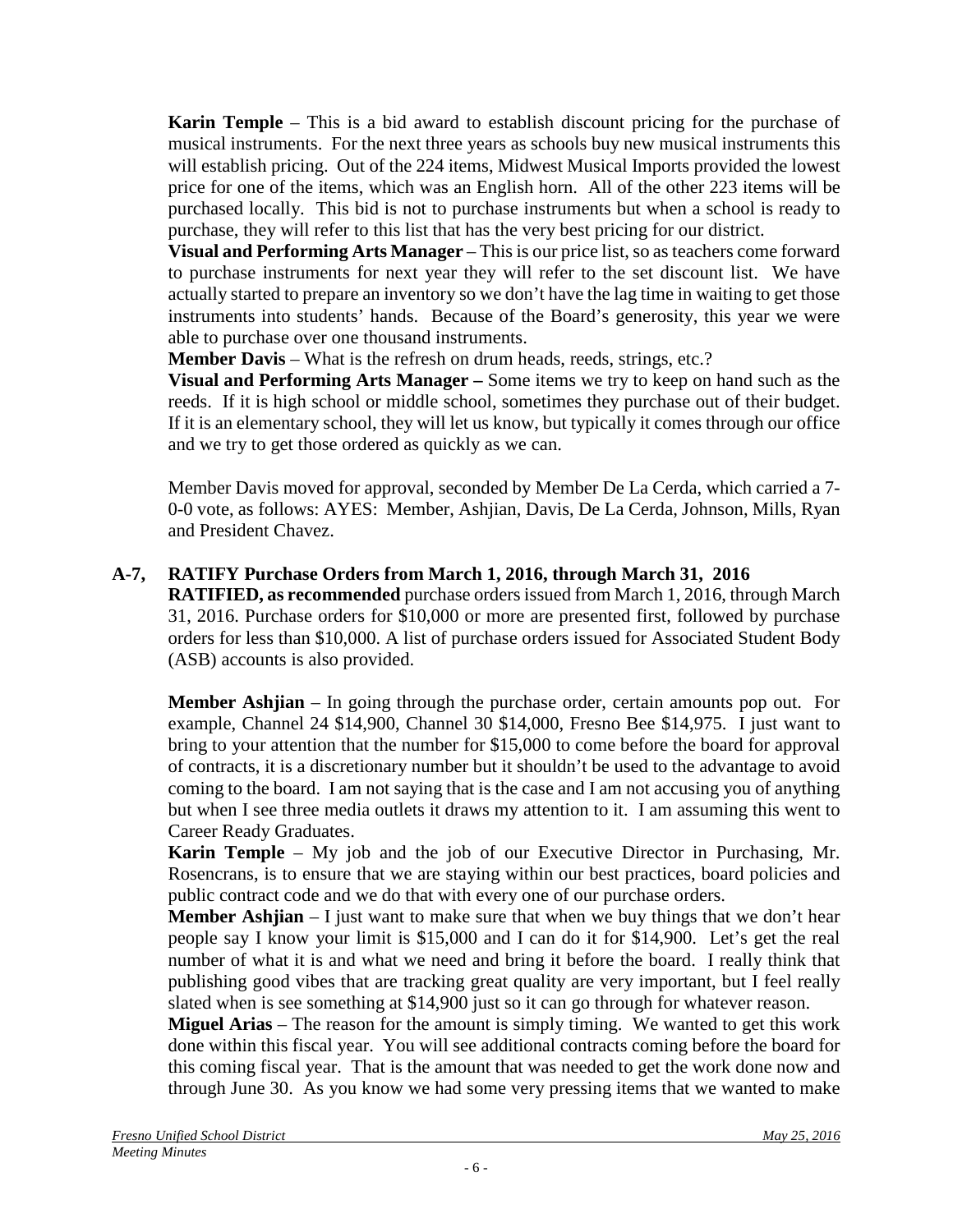sure that the broadest array of public could be able to get access to. Some of those included advertisement in the Fresno Bee for our LCAP process and our public hearing this evening asking for feedback, we also did that for television in English and Spanish. The amount was based on what was needed for the remainder of this fiscal year.

**Member Ashjian** – Do we teach tile? I thought I saw something on Channel 30. That is just a side note. What I am asking for is that if there is a need to do it, this board wants to promote great things but we don't want to feel like we are using that \$15,000 number to avoid coming here.

**Sally Fowler** – In regards to your tile question. Students are exposed to it as part of the construction pathway at Duncan. They don't receive any type of certification for it, but the trade itself is introduced.

Member Ashjian moved for approval, seconded by Member Davis, which carried a 7-0-0 vote, as follows: AYES: Member, Ashjian, Davis, De La Cerda, Johnson, Mills, Ryan and President Chavez.

### **END OF CONSENT AGENDA (ROLL CALL VOTE)**

## **UNSCHEDULED ORAL COMMUNICATIONS**

**The following individuals spoke in favor of Hmong as a foreign language at the high schools:**

Zang Moua – Parent of Students at Fresno High School Nurry Yang – Student at Fresno High School Yee Xiong – Parent of Students at Fresno High School Lue Yan – Executive Director for the Fresno Center for New Americans

## **B. CONFERENCE/DISCUSSION AGENDA**

**B-8, HOLD Public Hearing, PRESENT and DISCUSS Fresno Unified School District's 2016/17 Proposed Budget and Education Protection Account HELD Public Hearing, PRESENTED and DISCUSSED** the Fresno Unified School District Proposed Budget for 2016/17. The Proposed Budget includes the multi-year projected budget for the Unrestricted General Fund. The agenda item will also describe factors addressed in the 2016/17 Proposed Budget, and issues affecting the multi-year projections for 2017/18 and 2018/19.

Presentation by Deputy Superintendent, Ruth F. Quinto

An opportunity was provided to hear questions/concerns from community members/members of the board and staff was available to respond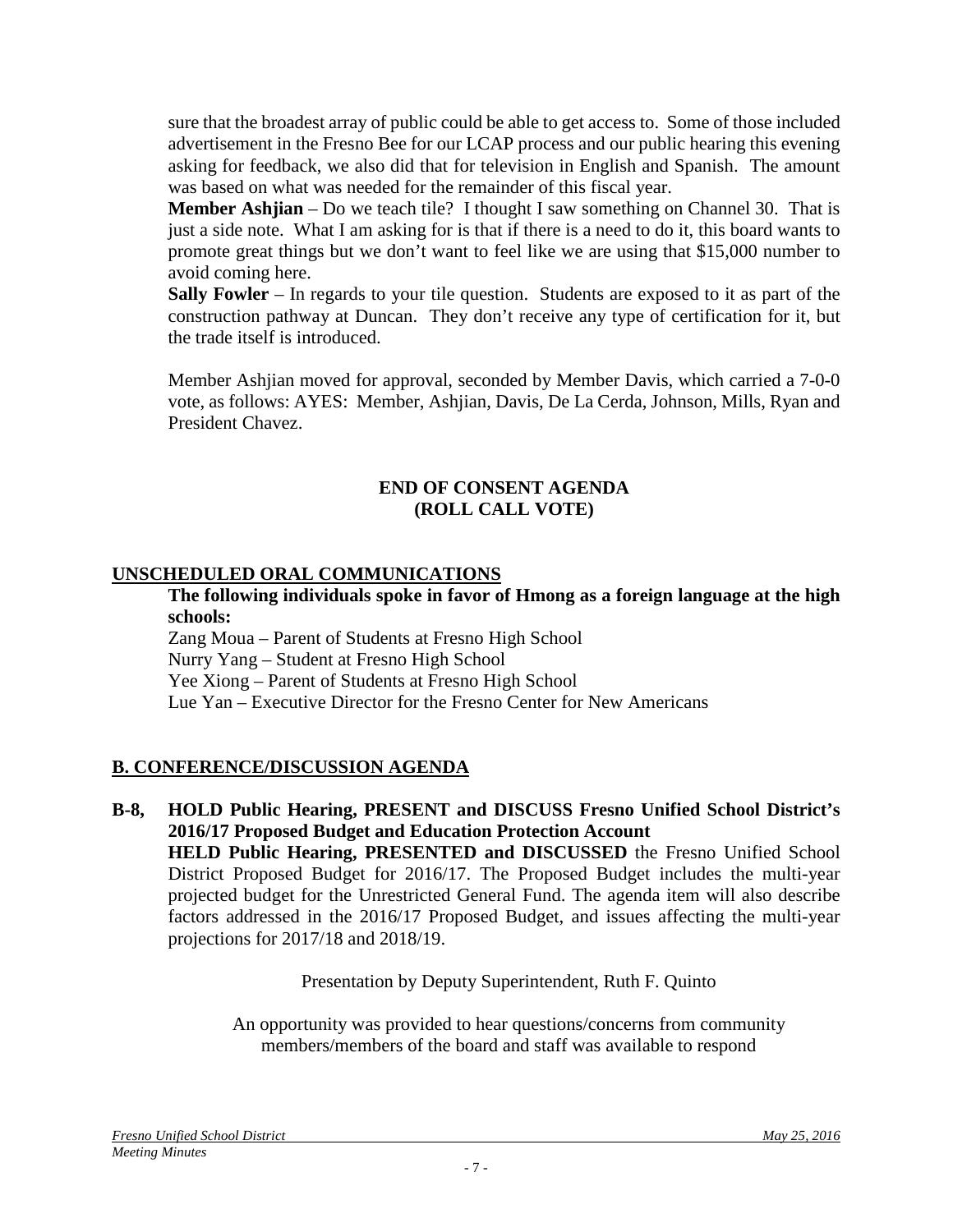**Member Mills** – According to the California Department of Education website, it indicates Asian/Pacific Islander, but I can't find the specific breakdown for Hmong. I also checked with Fresno High's School Site Council and no one raised an issue with the site council asking for a Hmong class. More interesting is that we have given direction to the school sites to schedule a Hmong class and to put students into it and hire staff before the board has voted on it. We do have 30 students at Fresno High preregistered for a Hmong class, so that is one class. What is the proposed plan for this teacher for the remainder of the day?

**Rosario Sanchez** – We have proposed a fulltime teacher at every school at this time. We also will be providing sections on the Hmong heritage course for all, we will providing primary language support for our EL students, and we will be designing and developing multi-year curriculum. They will also work with our Accountable Community to vet this type of curriculum. They would also be leading enrichment activities to build a community of learners.

**Member Mills** – Are we doing this for any other culture?

**Rosario Sanchez** – This one would be a little different because we don't have something that we can easily access at this time. We are looking at a group in Minnesota where they have a dual immersion program, looking at their curriculum to see how they developed.

**Member Mills** – I am puzzled on how this is playing out because there are multiple student meetings held by this district, there were meetings held with parents in the community by the district, and this was not raised. Yet all of a sudden it becomes a major priority that we have a Hmong teacher and Hmong classes and we have students preregistered and yet one of the highest priorities that came back from student and the community for that area was to get more CTE courses and we don't get that. I am curious how these priorities were established, because it didn't come through the LCAP meetings and it didn't come through the site council. It seems to be coming down from administration because we have already given direction to principals to hire to place students in these classes. It is troubling when we are talking about Career Technical Education, which Fresno High has been trying to increase, the proposal again this year when we are looking to increase it, we are increasing it for McLane and Roosevelt the same schools that we say have that extra access to Duncan because they are on the Cedar corridor. We are providing an abundance of it for a certain group of students and still providing less than an equitable amount for students in other regions. In looking at slide 12 when we are talking Goal 2 playoff events, I have raised this periodically over the years JROTC which McLane, Duncan and Fresno High all have, still have to pay for their own transportation, and they would like to get some district support in paying for that transportation. With respect to the high school bathrooms, I remember students saying that was a concern of theirs, but the concern was with keeping the bathrooms supplied and in keeping them clean. We can renovate and update them but it is still a staff responsibility to keep them adequately supplied at all times and keep them clean. I want to make sure we are looking at that aspect of it. On slide 9 you mentioned middle school counselors. Which schools will be getting counselors?

**Ruth Quinto** – The Resource Counseling Assistants were Fort Miller, Tehipite, Tioga, Awahneehee Yosemite and Sequoia.

**Member Mills** – On Slide 7 you mentioned AP/IB expansion. I wasn't sure IB was expanding. Where is it expanding to?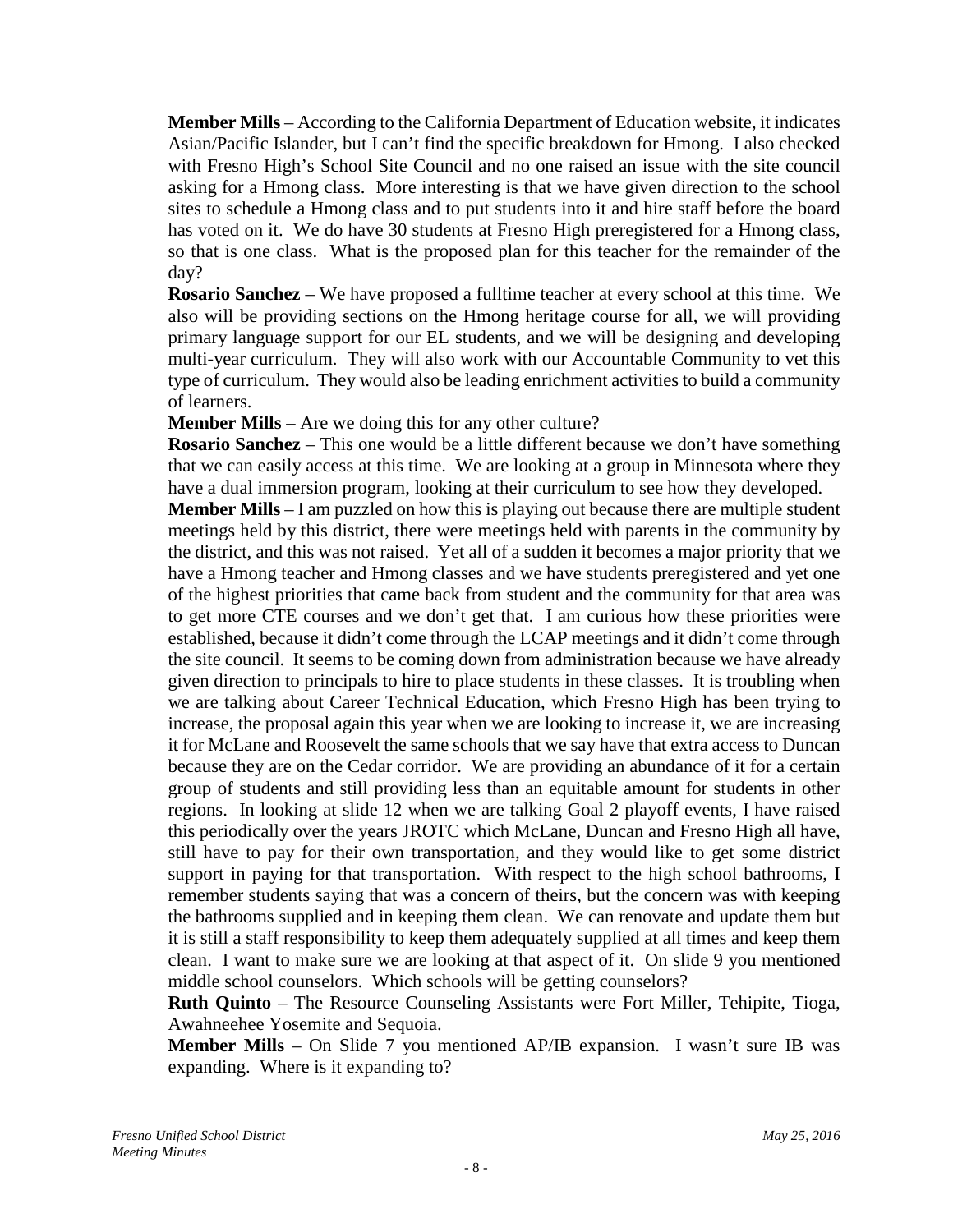**Melissa Dutra** – We did not want to leave out IB as one of our formal acceleration programs. There is not a direct budget ask in tonight's proposal regarding expanding IB but when we look at expanding opportunities for our students in acceleration at the feeder schools and at the middle school level that would then increase the amount of students that would be prepared to enter into an accelerated program like IB. The overall expansion would be supportive of growing the program.

**Member Mills** – Thank you for the clarification. There does need to be a budget request to better prepare the students coming from the middle schools as they enter ninth grade at Fresno High because every student entering Fresno High in ninth grade is part of the middle years IB program. Additionally, every student in the eleventh and twelfth grade has at least one IB diploma class. What we have found is that students coming from Fort Miller and Hamilton who are going to Fresno High don't have an understanding of the academic language used in IB. I think it would be helpful if we could bring a trainer out and have our secondary teachers from Hamilton and Fort Miller in a level one training so that they learn that academic language and better prepare the students for ninth grade. In regards to the pools, I believe you mentioned a \$9.5 million allocation, and then you would like to increase it by \$1.5 million. I thought the \$9.5 million was building the new pool. What will the \$1.5 million be used for?

**Ruth Quinto** – The \$9.5 million was the initial allocation and the \$1.5 million is being recommended by Ms. Temple because of budget concerns. We had two sources for the increased amount; one is savings from two projects, and the other is from the increase of one-time funds from the May revise. The revised recommended allocation is \$2.2 million for two pools.

**Member Mills** – What were the budget concerns?

**Superintendent Hanson** – We have had cost escalation since building the first pool in 2009. We also have had an economy that has turned around and we had great deals on the first couple of pools. We knew we couldn't do two pools for \$9.5 million and we were trying to find a natural place to augment that number and it came in the May revise.

**Karin Temple** – We always watch the construction cost indexes because obviously it impacts our work, and there have been increases in the industry over the last 60 to 90 days as well.

**Member Ashjian** – While we are on the topic of pools, is the only 50 meter pool we have the Bullard pool?

**Karin Temple** – Yes that is correct.

**Member Ashjian** – If there is an opportunity to build a 50 meter pool, now is the time for this board to consider that option. In regards to the Hmong classes. According to the CDE there is less than 5% Asian Pacific Islanders in Northwest Fresno. I am not sure how we got to how we are going to do this universally across the district. Each one of our high schools should be able to pick and choose what they need for their area. In Northwest Fresno, I know we have not asked this question. Everyone that I spoke to in regards to LCAP has mentioned CTE. Ms. Quinto mentioned that we have money set aside for a CTE facility. Is that a new facility? What is that facility?

**Ruth Quinto** – There is no actual project. It has yet to be determined. It is earmarked for a project. It is one-time capital funds.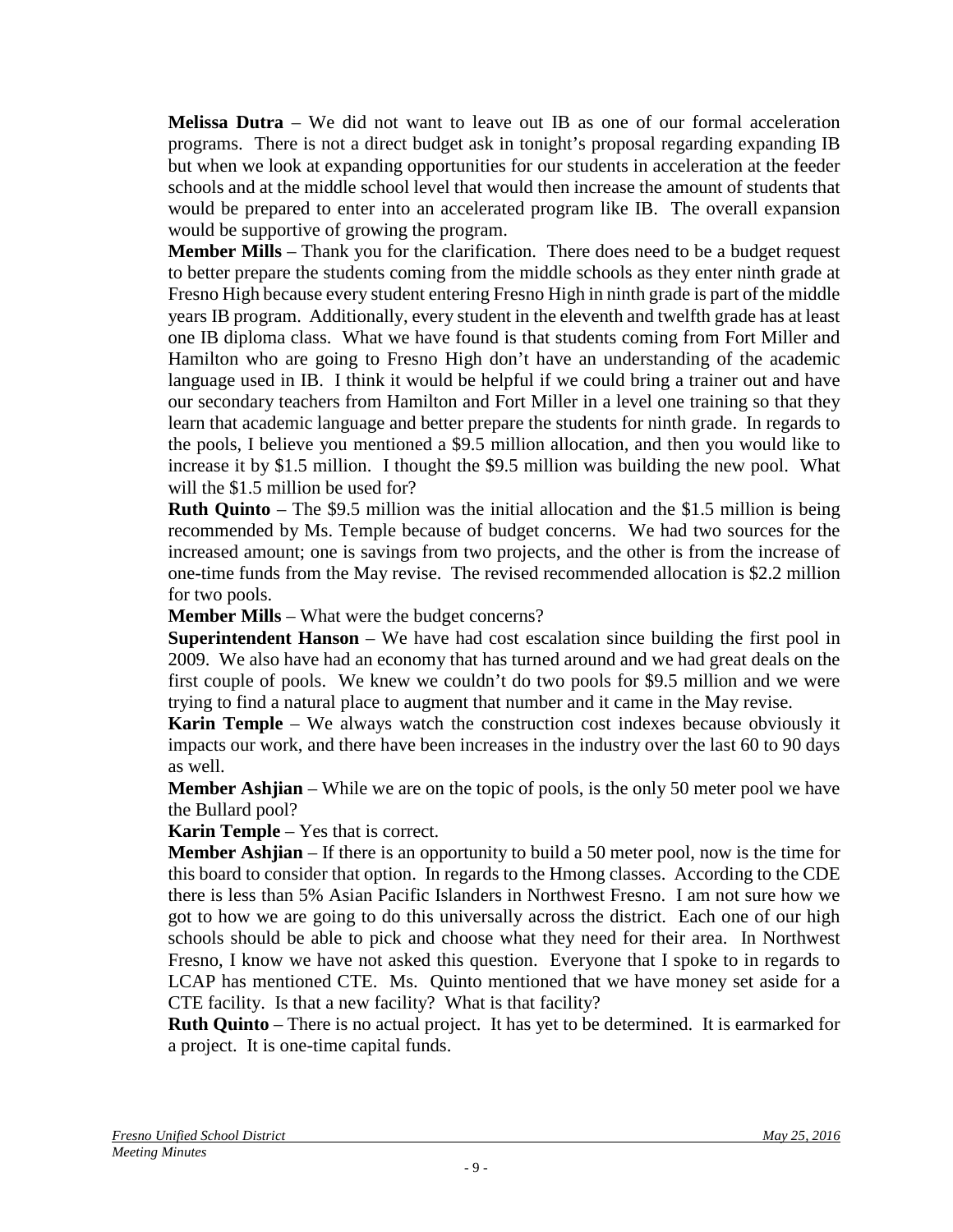**Member Ashjian** – The renovating of bathrooms, \$2.6 million. What schools do we plan on doing this for \$2.6 million? How many bathrooms can we actually do? I heard from the feedback that they just want someone to clean it and they want supplies.

**Ruth Quinto** – Jeff Friesen and team went out to every single high school bathroom, not just our comprehensive high schools, and inventoried all 203 restrooms.

**Member Ashjian** – When you talked about renovating the bathrooms, you are talking about the bathroom partitions, possibly sinks, soap dispensers but we are not tearing out tiles and floors?

**Ruth Quinto** – That is correct. We are not tearing out tile and floors. It is the partitions, the hand dryers and soap dispensers.

**Member Ashjian** – Does this recommendation take into consideration what the President of the United States has done with bathrooms and a certain sector of our society?

**Superintendent Hanson –** The question in regards to the President's decree to public schools and them functioning within the law, we have been doing that for the past two years, and we have not had any concerns come up.

**Miguel Arias –** On most matters, California is usually ahead of the national conversations on items like these. In 2014 AB 1266, the School Success and Opportunity Act, went into effect and clearly indicates students are required to have accommodations based on their individual needs. We have been in full compliance with state and federal law for the last two years. It does not have any implication to facilities.

**Member Ashjian** –Can we get a list of the schools? Are we doing all of them?

**Jeff Friesen** – My staff and myself did a complete assessment of all of the high schools to look at the condition of the partitions, the dispensers and hand dryers and assessing the needs at each school. The numbers that we talked about is what that explains.

**Member Ashiian** – Does that include the gyms?

**Jeff Friesen** – Yes that does include the gyms.

**Member Ashjian** – What are we doing to staff the bathrooms to keep them clean and maintain them?

**Jeff Friesen** – The custodial staff is required, through the Williams Act, to do inspect restrooms and ensure they are properly stocked and clean every two hours.

**Member Ashiian** – How is that checked?

**Jeff Friesen** – The intent is to follow that rule and to do that work. I believe my staff is doing the work. One of the things that come out of this assessment is to review those procedures to ensure that we are.

**Member Ashjian** – You mentioned that we are adding three CTE teachers and one job developer. Where are we adding these individuals? What will the job developer be doing? **Sally Fowler** – I will start with the job developer. We currently have one person covering some specialty schools and our Alternative Education sites and this will be an additional person supporting those sites. The three TSA's will begin working out of our career and college readiness office in support of our high schools. With the new courses with pathways come additional curriculum and we have been having a difficult time in keeping up in writing up our courses applying for A-G and submitting those courses. We also have some new teachers and we will be conducting some professional learning as well.

**Member Ashijan** – Where are the two nurses going to be located?

**Superintendent Hanson** – The proposal is for two community-based nurses to work in collaboration with the Fresno County Office of Education nurses and the County of Fresno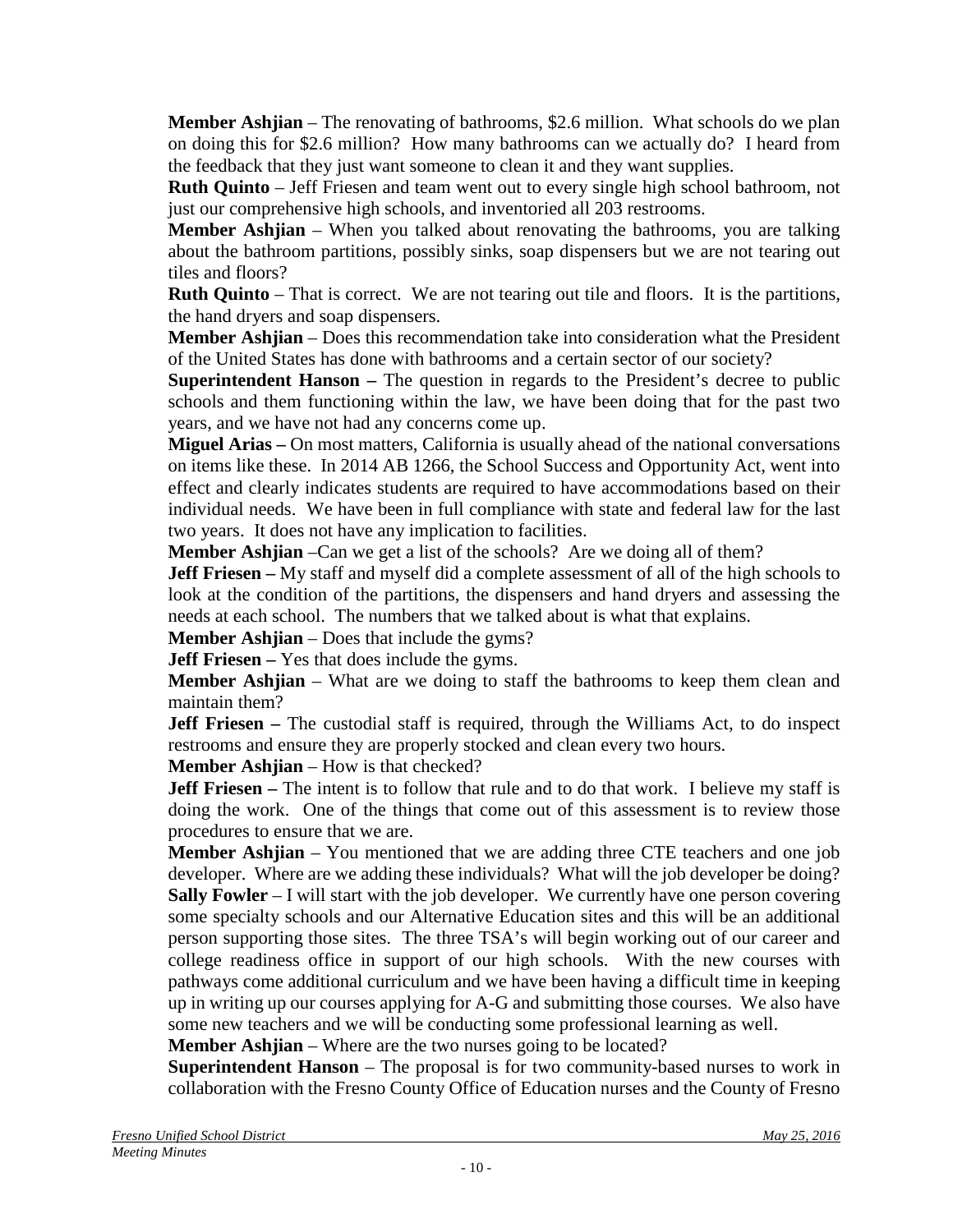nurses. The first community problem would be the sexually transmitted diseases that are residing in a certain part of our community. The center for disease control is dispatching folks out here to help us address the problem. What we have talked about then is that as soon as we get our hands around that issue and moving to the next health issue with them not having to be tied to a school that we would have some flexibility with that model. The second piece is we have had a capable leader of our Early Learning program, Deanna Mathis who has been doing a fantastic job.

**Member Ashjian** – What schools will they be working at?

**Superintendent Hanson** – They are community based so they will not be at schools and will take on community based problems. They may be at a certain schools at some point in the future should a health related issue be centered in a specific area. This is a plan for us to be partnering with and levering the resources with County Office of Education and the County of Fresno and their health care workers.

**Gail Williams** – This is still a work in progress and we will be meeting with the Department of Health and the Fresno County Office of Education to better define it. These two nurses will focus in the Southeast and the Southwest areas. It is not just the sexually transmitted diseases that they will be focusing on, but if there is a breakout of a specific disease they will be working with those specific areas providing support. This means we are not pulling away nurses from the school sites. Once a year we have one public health issue that pulls a lot of man power. Having these other nurses available to concentrate on some of those things that arise will help support our schools and our communities.

**Member Ashijan** – What schools are the five social workers going to?

**Erica Hansenbeck** – The additional five school social workers will be expanding our current school social work services to our Foster and high need Homeless population. Currently there is a team of four social workers that serve a seven to ten population and that would expand to a team of nine to serve grades sixth through twelfth. The social workers are assigned to students and not a specific school.

**Blong Xiong, Community Member** – Spoke in favor of adding Hmong courses to the Fresno Unified curriculum.

**Member Davis –** On slide 8, when you talked about technology in the classrooms, will that cover the licenses?

**Kurt Madden** – We worked out an agreement with Microsoft which is our largest number of licenses. Part of our annual license with Microsoft covers us for all of those.

**Member Davis –** On slide 9, in regards to Prevention and Intervention; if possible I would like the phone numbers of the new social workers in case I am approached by a Foster or Homeless Student. On slide 10, when were you were talking about the funding shifts, when would we expect to lose that money?

**Ruth Quinto** – Those numbers are included in the budget. We have counted on them and we are not at further risk from a bottom line perspective. The adult transition program is actually the one where we are still not settled and we are working closely with Mr. Yovino. We will circle back around but it will need to be settled before the end of the fiscal year.

**Member Davis –** On slide 12, in regards to the libraries, at the elementary level will the computers be accessible to the students?

**Ruth Quinto** – Yes they would be available.

**Member Davis –** Would we need to renegotiate with CSBA and shift to a credentialed librarian?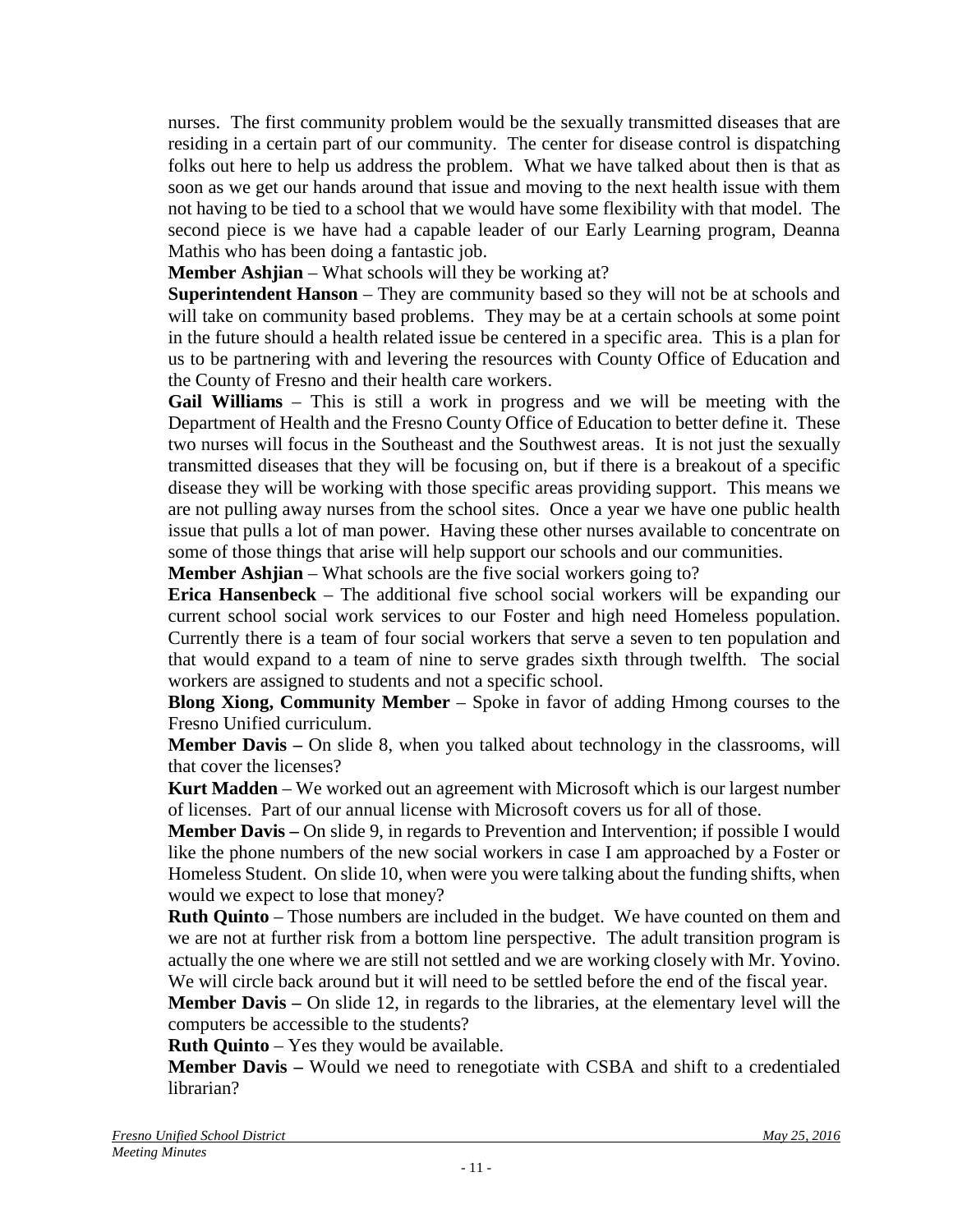**Ruth Quinto –** No, at this time we will not be shifting to a credentialed librarian. They will remain a classified employee.

**Member Davis –** On slide 13, in regards to the pools, I would echo Trustee Ashjian's comments and also be in favor of a 50 meter pool at Roosevelt. Also I want to mention not to forget building a snack bar. It is a benefit to our Parent Booster groups as well as the visiting school.

**Karin Temple** – Our standard pool design does include a coach's office, a snack bar concession building, as well as some type of facility for changing depending on the situation.

**Member De La Cerda –** The United States Department of Education has a blue print for CTE. Can you please explain what CTE is? Is it a narrow path or a wide path?

**Sally Fowler –** That document will be used as states develop how they are going to assess Career Technical Education programs, pathways, ROP courses and programs. The object of that document when it talks about training students for the future, it talks about making sure that they have had rigorous programs so that they are competitive and so they actually have choices from a wide array of options after they graduate from high school. That means if they would like to go to work, they would be competitive, be able to pass entry level tests and exams, and be able to then be hired and be successful in those occupations. It also means if they choose to go through certification or a college program that they would have the correct background to do so. If they choose to go into a four-year institution of higher education, that their academic program and their CTE program combined has prepared them to be eligible to enter into that program and selected. In some cases it may sound very broad but within that broad framework at times are very specific skills that the student needs to be exposed to so that they are able to make a choice after high school.

No action is required from the board on this item.

A copy of the PowerPoint is available on the district website

# **B-9, HOLD Public Hearing, PRESENT and DISCUSS Fresno Unified School District's 2016/17 Local Control Accountability Plan**

**HELD Public Hearing, PRESENTED and DISCUSSED** the Fresno Unified School District Proposed Budget for 2016/17. The Proposed Budget includes the multi-year projected budget for the Unrestricted General Fund. The agenda item will also describe factors addressed in the 2016/17 Proposed Budget, and issues affecting the multi-year projections for 2017/18 and 2018/19.

Presentation by Executive Officer, Tammy Townsend

An opportunity was provided to hear questions/concerns from community members/members of the board and staff was available to respond

**Hugo Morales** – Spoke in support of the proposed the LCAP and the duel immersion strategy.

**Draquari McGhee, Californians for Justice** – Spoke about the LCAP and student engagement. Thanked Tammy Townsend and Julie Hoops for their work and support with the student population.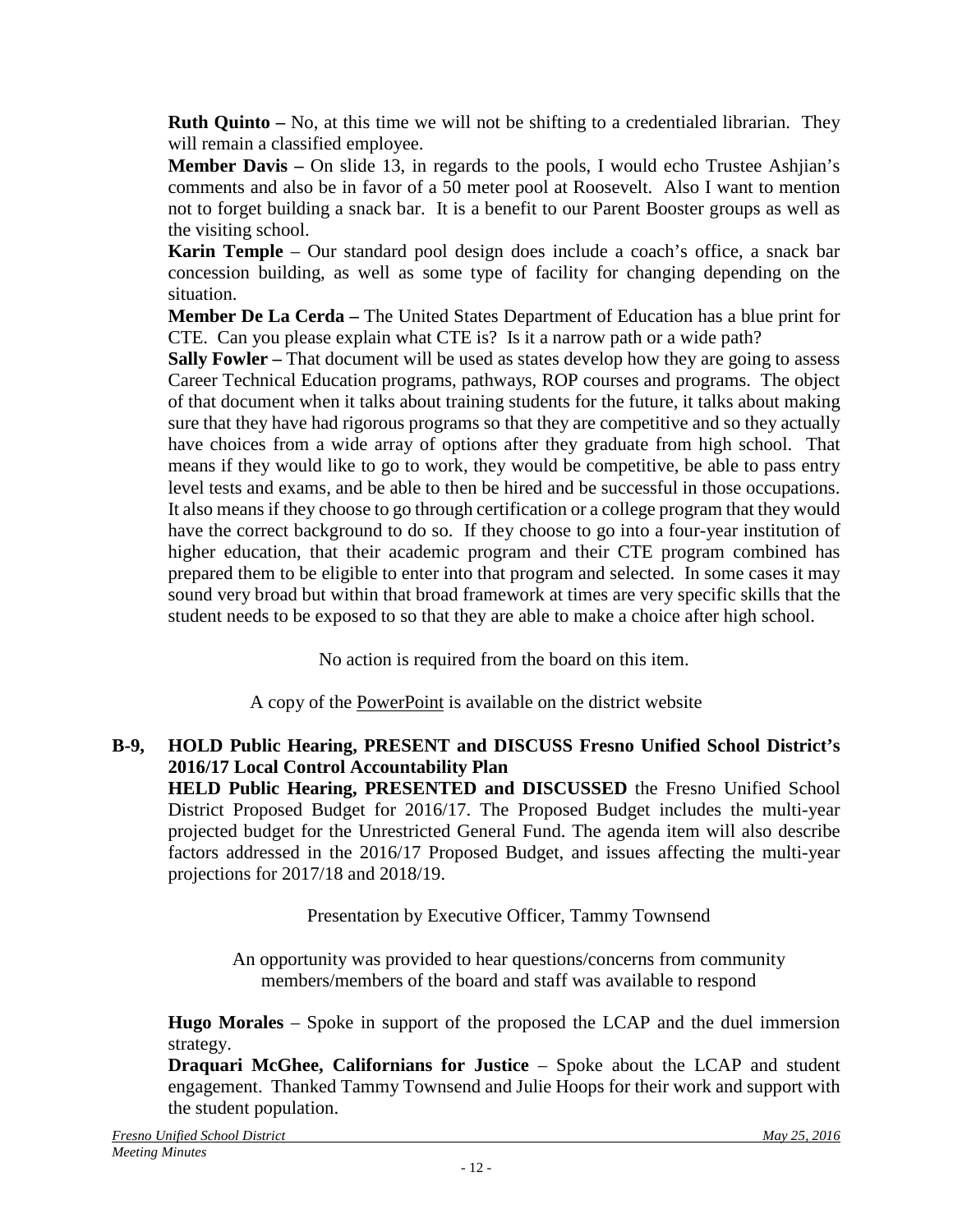**Kienetra Garcia, Californians for Justice** – Spoke about the LCAP progress specifically in regards to student engagement and suggested creating a student LCAP committee.

**Girisanti Valencia, Californians for Justice** – Spoke about the positive collaboration between Tammy Townsend and the students. Requested a student committee to be organized. Also suggested that the community have time to review the LCAP prior to it being submitted.

**Susan Soudchantho, Interdenominational Refugee Ministries** – Spoke about being an English Language learner and the difficulties and barriers of being successful. Stated that there needs to be more Lao speaking staff to help the Laotian community.

**Hector Cerda, California Youth Connection** – Requested that the current LCAP be rejected, stating that the Foster Youth portion of the LCAP does not have the required support. Also mentioned we need to connect more with our Foster Youth and Homeless.

**Yeeb Yaj, Building Healthy Communities** – Spoke about the LCAP and the need to help parents and families to help their children and mentioned that more time for input was needed from the community.

**Member Davis** – On slide 7, the \$3.6 million for expanded summer learning, is that our D and F group? Does that also include original credit for students who want to get ahead?

**Superintendent Hanson** – It is summer school as you have described but that reflects the change in our collective bargaining agreement to move to a per diem rate for those who work in summer school.

**Sally Fowler** – Original credit is part of our summer school program this year.

**Member Mills** – On slide 7, it proposes maintaining Phoenix Community Day School. We do need to maintain it but we also need to increase it. I have heard at school sites that when a student needs to be sent to Phoenix they are told there is no room. When there isn't room it means a student is staying on the campus in the classroom disrupting the learning environment. If administration is saying we have plenty of room then that is not being communicated to the school sites.

**Yolanda Jimenez-Ruiz** – I will take that comment back to Ms. Dorsey.

**Member Ashjian** – On slide 9, Kids Invent!, will that go district-wide?

**Sally Fowler** – Currently Kids Invent! is district-wide for fifth and sixth grade.

**Member Ashjian** – Is the \$1.4 million for curriculum.

**Sally Fowler** – It includes support for instruction, supplies, and a liaison at each of our school site for each grade.

**Member Ashjian** – On slide 8, it states maintain the after-school program at Edison High School? Can you please elaborate?

**Sally Fowler** – When Edison High School applied for the after school program through the state, it did not meet all the requirements needed. Obviously there is a need for those types of programs on that campus. This money would be used to maintain some of the after school activities.

**Member Ashiian** – What are those activities?

**Sally Fowler** – There is tutoring, a job prep program, test prep for AP courses and other activities that the students get to recommend.

**Member Ashjian** – Do we do this at our other high schools?

**Sally Fowler** – Yes we have after school programs that are state funded at some of our other high schools.

**Member Ashjian** – Do we have this after school program at Bullard?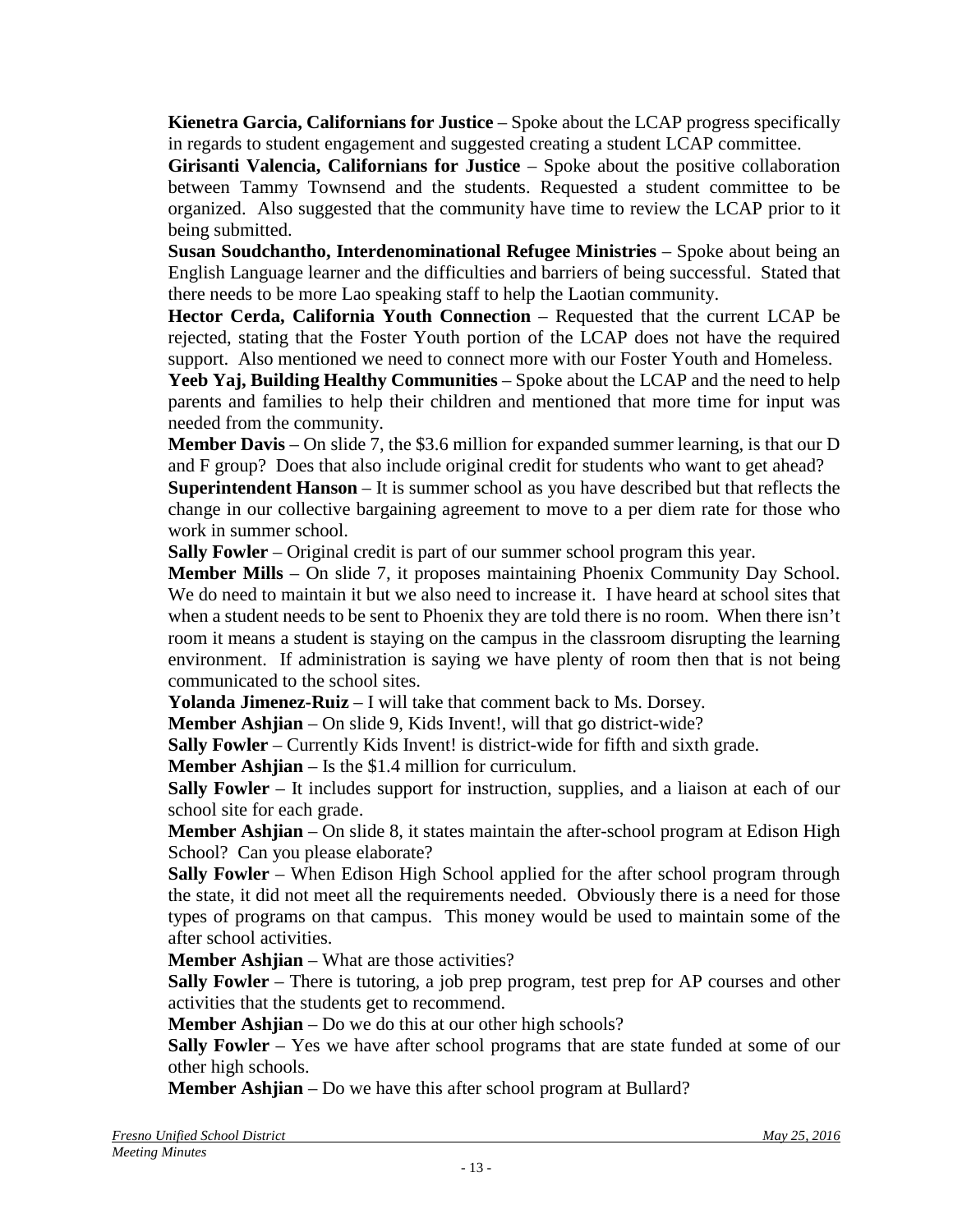**Sally Fowler** – I don't have that information off the top of my head but I can provide you a board communication with that information.

## **B-10, DISCUSS and DECIDE in the matter of the Inspire Charter School – Fresno Charter Petition**

**PULLED FROM AGENDA**. Lead Developer, Herbert Nichols, has delivered a petition to the District seeking authorization to open a new charter, Inspire Charter School – Fresno. The charter seeks to serve students in grades TK-12 in an online learning environment.

The charter petition was received by the Board on March 30, 2016 and a public hearing was held on April 27, 2016.

### **B-11, DISCUSS and DECIDE in the matter of the Carter G. Woodson Public Charter Schools Renewal Petition**

**DISCUSSED and DECIDED.** Agape Inc. has delivered a renewal petition to the district seeking authorization for a multi-site charter known as the Carter G. Woodson Public Charter Schools (Woodson). Woodson is currently serving 329 "at-risk" students in grades 7-12. The school will be located at 3331 and 3333 N. Bond; and 4880 N. First Street.

Presentation by Manger, Debra Odom

An opportunity was provided to hear questions/concerns from members of the board and staff was available to respond

**Member Mills** – Can you please describe for me the hybrid independent study program? **Debra Odom** – Typically we think of independent study programs as being where students will come once a week for an hour and collect their work. The program at this particular school, the students are required to attend a minimum of ten hours. They actually engage in classroom instruction and some of the classes actually the seated students and the independent study students are in the same classrooms together.

**Member Mills** – When you say they are required to attend ten hours, is that ten hours per week?

**Debra Odom** – Yes a minimum of ten hours per week.

Member Ryan moved for approval, seconded by Member Davis, which carried a 7-0-0 vote, as follows: AYES: Member, Ashjian, Davis, De La Cerda, Johnson, Mills, Ryan and President Chavez.

A copy of the PowerPoint is available on the district website

The renewal petition was received by the Board on April 13, 2016 and a public hearing was held on April 27, 2016.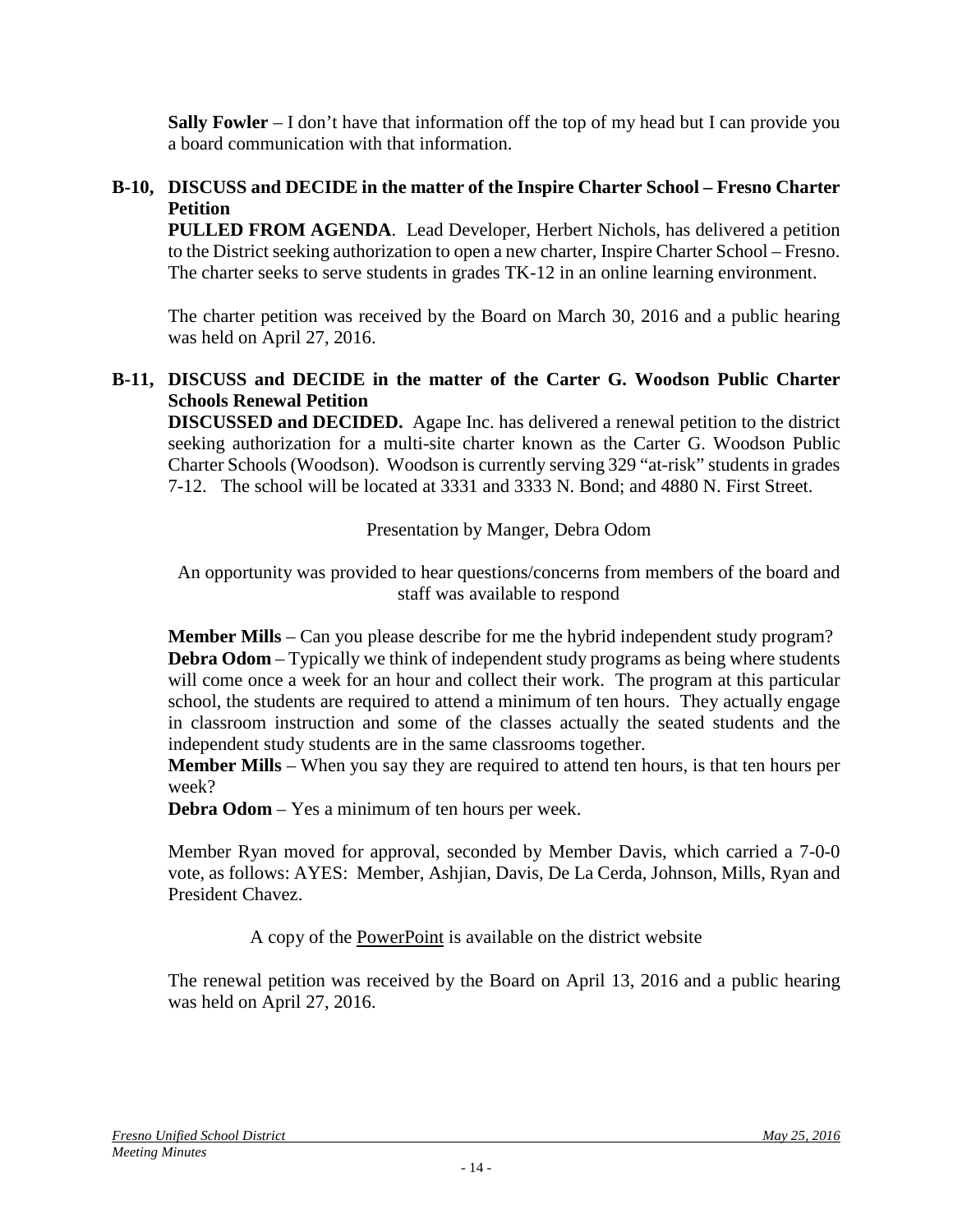**B-12, DISCUSS and APPROVE Proposed Revisions for Board Bylaws (BB) 9010, 9100, 9130, 9150 (New), 9220, 9250, 9323.2 and 9324 PULLED FROM AGENDA AND MOVED TO NEXT BOARD MEETING** the proposed revisions to the following eight Board Bylaws (BB), which meet the legal mandates recommended by the California School Boards Association (CSBA):

- BB 9010 Public Statements
- BB 9100 Organization
- BB 9130 Board Committees
- BB 9150 Student Board Members (New)
- BB 9220 Governing Board Elections
- BB 9250 Remuneration, Reimbursement and Other Benefits
- BB 9323.2 Actions by the Board
- BB 9324 Minutes and Recordings

The Board was in receipt of these Board Bylaw revisions at the May 11, 2016 Board meeting. The Board will have an opportunity to discuss and ask questions at the May 25, 2016 Board meeting.

- **B-13, DISCUSS and APPROVE Proposed Revisions for Board Policies (BP) 1312.3, 5131, 5141.22, 5141.27, 5141.31, 5148, 5148.3, 6142.1, 6158, 6173, 6173.1, and 6184 PULLED FROM AGENDA AND MOVED TO NEXT BOARD MEETING** the proposed revisions to the following twelve Board Policies (BP), which meet the legal mandates recommended by the California School Boards Association (CSBA):
	- BP 1312.3 Uniform Complaint Procedures
	- BP 5131 Conduct
	- BP 5141.22 Infectious Diseases
	- BP 5141.27 Food Allergies (New)
	- BP 5141.31 Immunizations
	- BP 5148 Child Care and Development Programs
	- BP 5148.3 Preschool/Early Childhood Education
	- BP 6142.1 Sexual Health and HIV/AIDS Prevention Instruction
	- BP 6158 Independent Study
	- BP 6173 Education for Homeless Children
	- BP 6173.1 Education of Foster Youth
	- BP 6184 Continuation Education

The Board was in receipt of these Board Policies revisions at the May 11, 2016 Board meeting. The Board will have an opportunity to discuss and ask questions at the May 25, 2016 Board meeting.